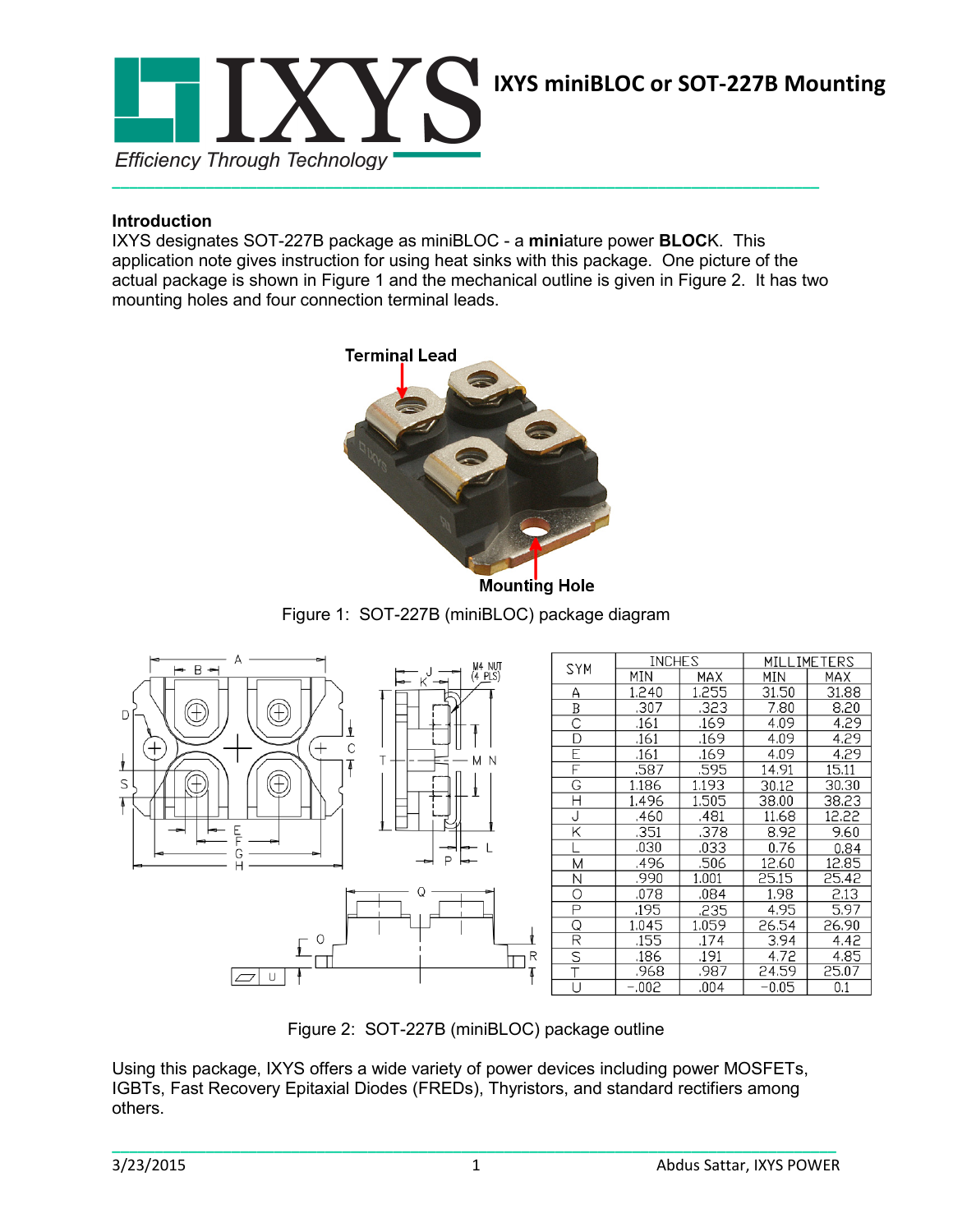

# **IXYS miniBLOC or SOT-227B Mounting**

## **Key features of miniBLOC or SOT-227B package:**

- Fully isolated from the metal base, allowing common heat sink.
- Wire-bonded internal connections
- Screw type electrical terminals secured against axial pull-outs.
- Low junction-to-case thermal resistance

## **Recommended Torque:**

The maximum allowable torque for mounting base is 1.5 Nm/13 Ib.in. and the maximum terminal connection torque is 1.3 Nm/11.5 lb.in. The recommended torque for mounting screws and terminal leads are 1.3 Nm/11.5 lb.in. and 1.1 Nm/9 lb.in. respectively. A torque wrench, accurate in the specified range, must be used for mounting the module, in order to achieve optimum results. Over-tightening the mounting screw may lead to deformation of the package, which would then increase the thermal resistance and damage the semiconductors.

## **Heat sink surface requirement:**

The heat sink contact surface must be flat, with a recommended tolerance of <0.03mm (<1.18mils) and a leveling depth (surface roughness) of <0.02mm (<0.79mils), according to DIN/ISO 1302. The heat sink surface must be clean with no dirt, corrosion, or surface oxides. It is very important to keep the mounting surface free from particles exceeding 0.05mm (2 mils) in thickness.

#### **Screw and washer requirement:**

Pan head M4 screws should be used with lock and flat washers for fastening the device to the heat sink as shown in Figure 3. The lock washer must sit above the flat washer. To mount to a heat sink, we recommend a minimum 10 mm thread depth and a minimum screw length of 12 mm. For example, JISB1188 screw with 12 mm length and maximum head/washer diameter of 8 mm. IXYS does not supply screws for mounting holes.

#### **Thermal compound application:**

Coat uniformly the heat sink mounting surface and miniBLOC base plate with a good quality thermal compound. For the lowest case to heat sink thermal resistance  $(R_{\text{thcs}})$ , a very thin layer of thermal compound is recommended between the base plate and the heat sink. The suggested thermal grease is DC340 (Dow Corning), silicone-free HTCP (Electrolube), or an equivalent. Screen printing, rubber rolling or spatula is the preferred methods for applying the grease. A final grease layer thickness in the range of 60um to 100 um is considered suitable for most applications. The  $R_{thCS}$  value at the recommended mounting torque is approximately 0.05  $\mathrm{^{\circ} C/W}$ .

# **Mounting Torque to Mounting Force Conversion:**

To convert the maximum mounting torque mentioned in the datasheet into a mounting force if necessary, you can use the following formula:

$$
F = \frac{2\pi.M}{P}
$$

**Equation (1)**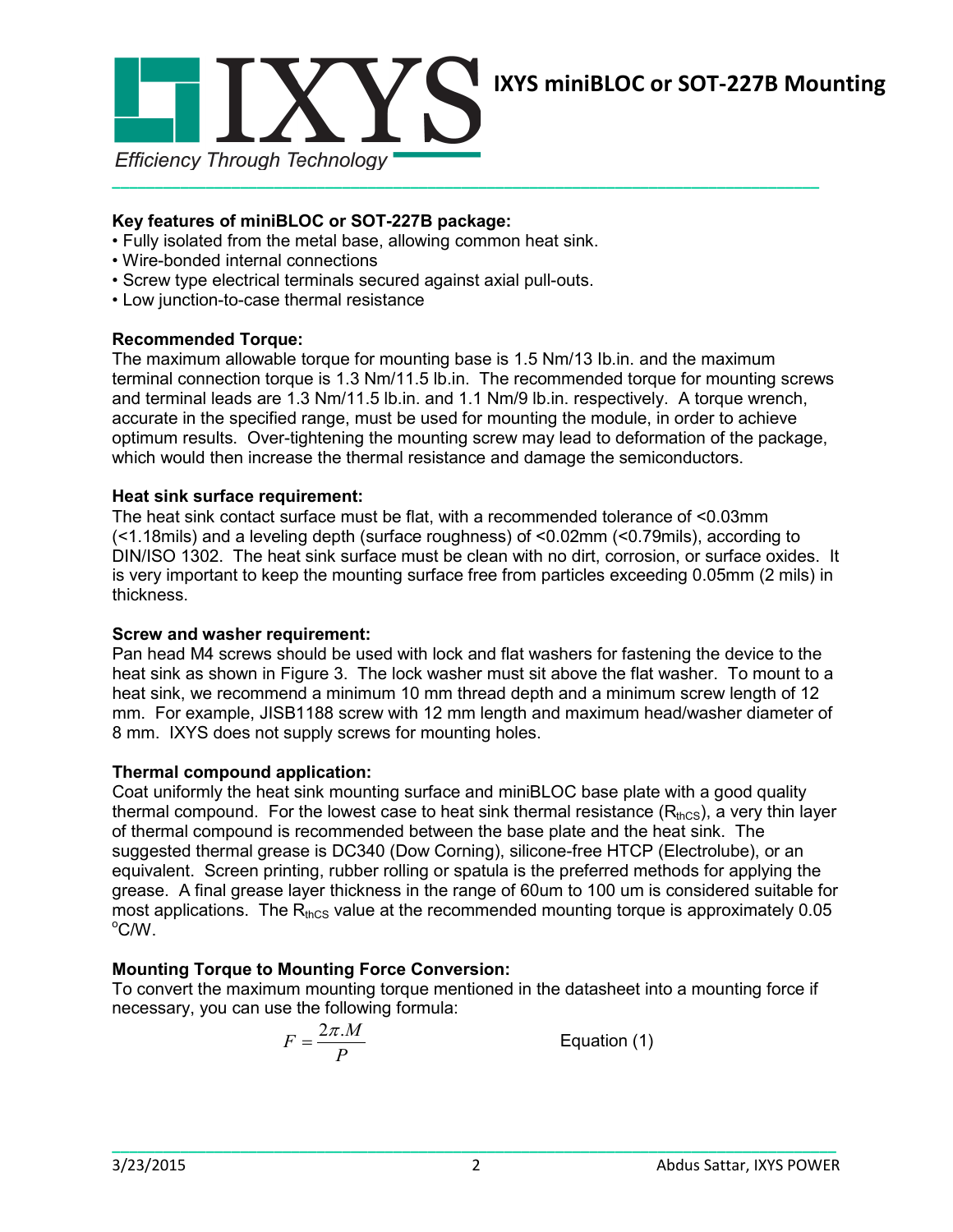

Here F is the contact force in Newton (N), P is the pitch in meter (m) of the used screw and M is the torque applied to the screw in Newton-meter (Nm). The above relation states that the contact force is inversely proportional to the pitch of the used screw.

# **Mounting Steps onto the heat sink:**

Using the following steps, first fasten the device to the heat sink before connecting wires to the terminal leads:

i) Place the SOT-227B package above heat sink holes, and insert the M4 screw with lock and flat washers in each mounting hole.

ii) First lightly tighten the two mounting screws. Tighten alternatively the screws until their final torque value is reached. Full tightening of both of the screws can then be completed. The case to heat sink thermal resistance,  $R_{thcs}$  at the recommended mounting torque is 0.05C/W for a greased surface.

iii) It is recommended to use a screwdriver with controlled torque for this operation if possible.

# **Common mistakes in mounting SOT-227B:**

- Star washer under the screw head
- Small head screw without the washers
- Screw with too large a head
- Uneven torque on both screws

- Over-tightening the mounting screw may lead to deformation of the package, which would then increase the thermal resistance and damage the semiconductors.



Figure 3: Mounting the Base to the Heat sink